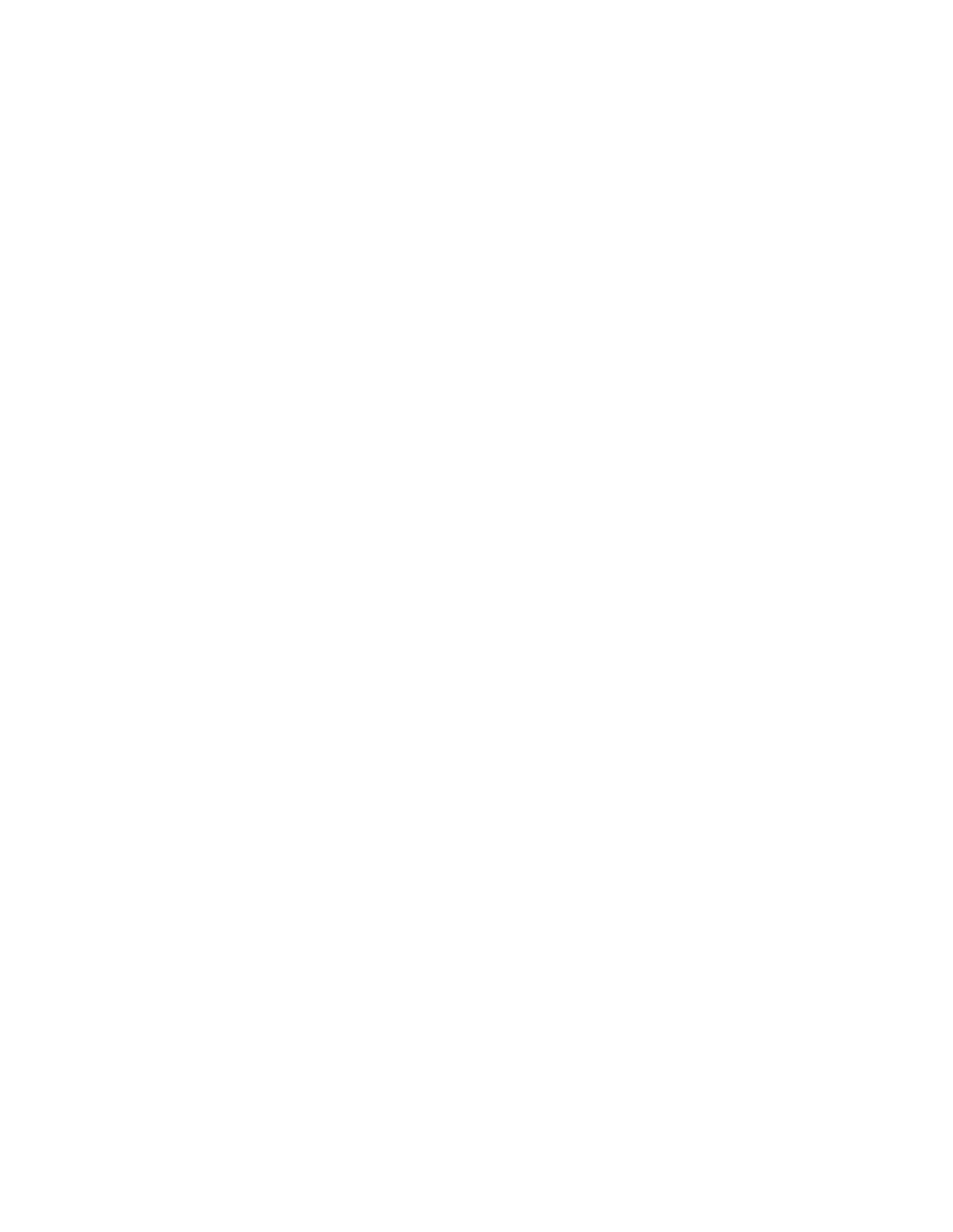# **ARTICLE I**

**The general purpose of the Club shall be to promote and support the involvement of students, faculty, administration, parents, and the community in a well-developed, well-rounded, well equipped, and well-supervised athletic program at Fauquier High School.** 

**The Club shall provide assistance in areas for which the School Board cannot readily provide.** 

# **ARTICLE II**

#### **MEMBERSHIP**

**Section 1. Membership: Membership in the Club shall be on an annual basis. Interested persons may become members by payment of the annual dues in the amount set by the Board of Directors. The annual membership period shall begin on July 1st of each year.** 

**Section 2. Lifetime Membership:** 

- **(a.)Lifetime membership may be conferred by a majority vote of the Board of Directors present at the time of the meeting provided: such a motion was introduced at the previous meeting.**
- **(b.)An individual may be nominated for lifetime membership by any member of the Board of Directors.**
- **(c.)Lifetime membership is granted to individuals who have been long time members of the Club and who have contributed exemplary service to the Club.**
- **(d.)Lifetime members are exempt from paying the annual dues of the Club.**

# **ARTICLE III**

# **MEETING OF MEMBERS**

**Section 1. Membership Meetings: All members are welcome and encouraged to attend the Club meetings held the 4th Monday of each month, with the exception of July and December.** 

**Section 2. Other Meetings: All other meetings of members shall be held upon the call of the President.**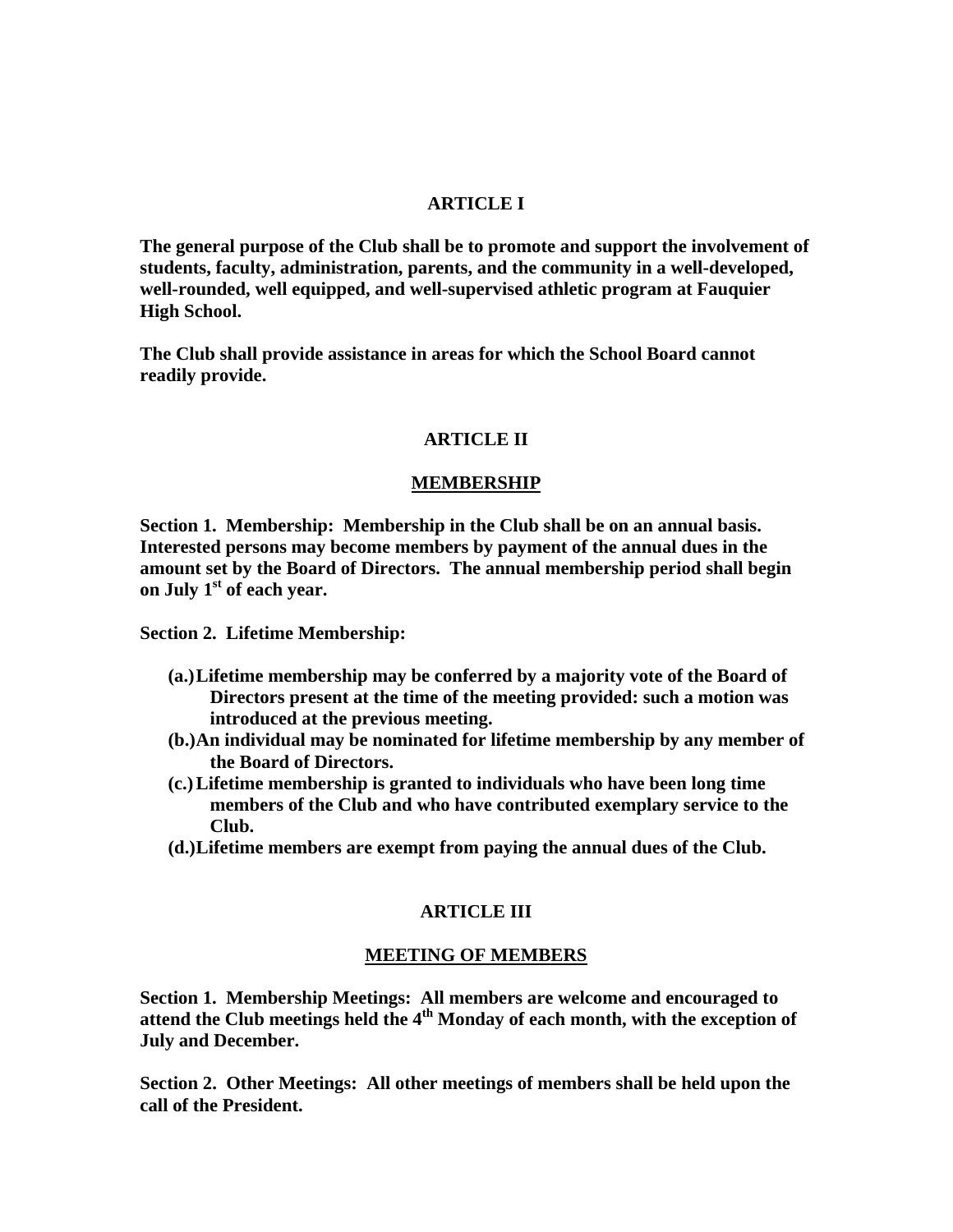**Section 3. Notice of Meetings: Notice of the time and place of all meetings shall be communicated by the Recording Secretary to each member not less than seven days before the date of the meeting.** 

**Section 4. Quorum: The members present at any meeting of members shall constitute a quorum. A majority of the members present shall decide any question coming before the meeting, unless otherwise provided in these By-Laws.** 

**Section 5. Voting: Each member shall be entitled to one vote. There shall be no voting by proxy.** 

**Section 6. Conduct of Meetings: The President shall preside over all meetings of members. If the President is not present, the Vice President shall preside. If none of such Officers are present, a Chair shall be elected by the members present. The Secretary of the Club shall act as Secretary of all meetings if said Secretary is present. If the Secretary is not present, the person presiding shall appoint a Secretary for the meeting.** 

# **ARTICLE IV**

# **OFFICERS**

**Section 1. Election and Term: The Officers of the Club shall be President, Vice President, Recording Secretary, Corresponding Secretary, and Treasurer. In addition, the Directors may create additional officers as needed. The Officers shall be elected biannually by the Club members. Officers must be members of the Club. All Officers shall serve for a term of two years and until their respective successors are elected.** 

**Section 2. Removal and Vacancies: The members of the Club at a membership meeting, by a vote of the majority of the members present, may remove any Officer and fill the vacancy provided: such a motion was introduced at the previous membership meeting. Any vacancy arising among Officers may be filled by a special election by the members of the Club at a meeting of the members.** 

**Section 3. Duties:** 

- **(a.)General: The Officers of the Club shall have such duties as generally pertain to their respective offices; as well as such duties as from time to time may be designated to them by the Directors.**
- **(b.)President: The President shall preside at all regular meetings and called meetings of the Club and Directors, shall have general supervision of the affairs and activities of the Club, and shall be responsible for the general operation of the Club.**
- **(c.)Vice President: The Vice President shall perform the duties of the President when the President is absent or unable to perform such duties.**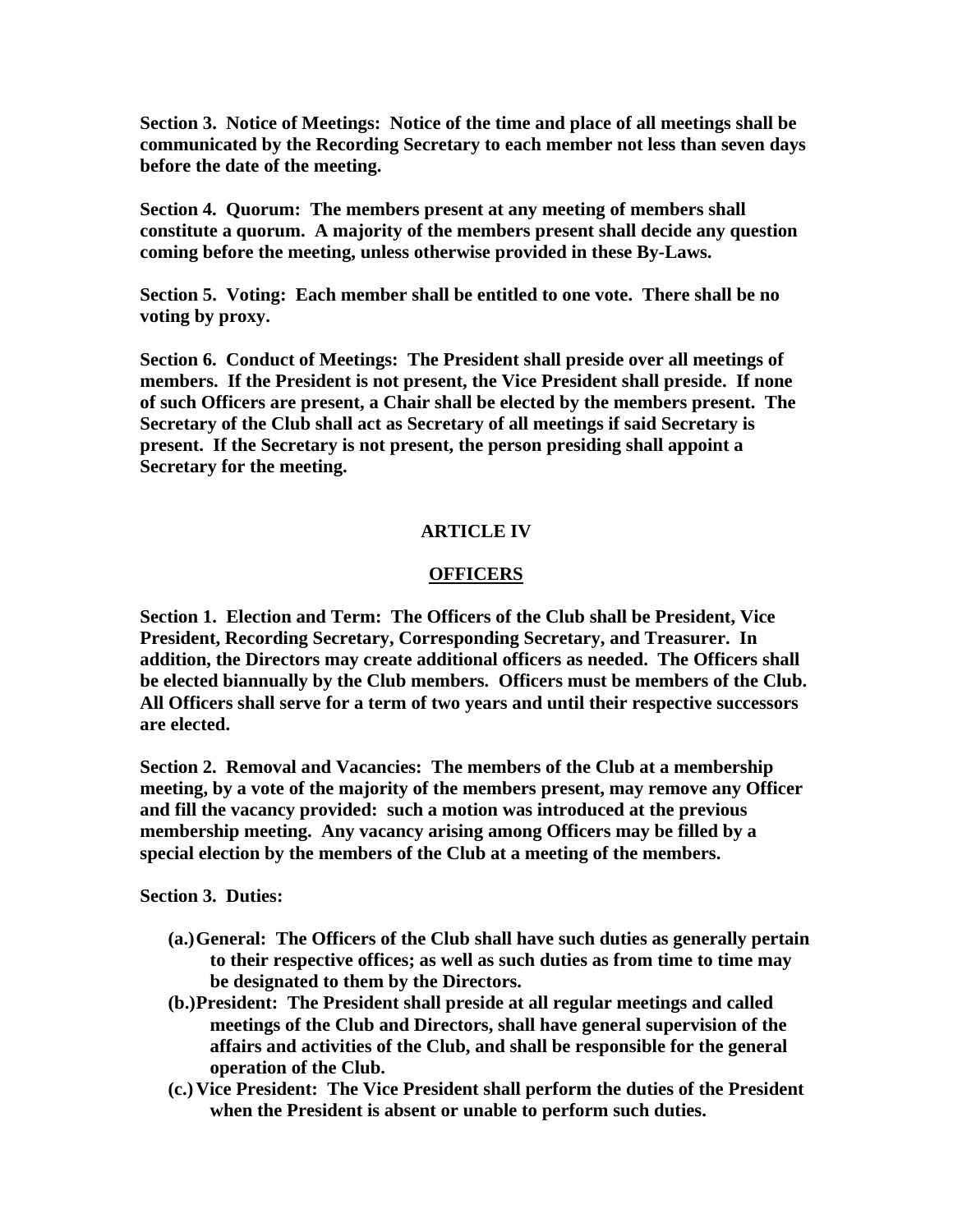- **(d.)Recording Secretary: The Recording Secretary shall record the proceedings of all membership meetings of the Club and all meetings of the Directors, shall preserve all papers and documents relating to the business of the Club, shall keep a record of the names and addresses of all the active members of the Club, and shall do and perform all of the usual and customary functions of the office.**
- **(e.)Corresponding Secretary: The Corresponding Secretary shall receive and respond to all correspondence directed to the Club and shall do and perform all of the usual and customary functions of the office.**
- **(f.) Treasurer: The Treasurer shall keep detailed and accurate accounts and complete records of all receipts for each financial transaction, pay all bills promptly, maintain and manage the scholarship fund, and perform all the usual and customary functions of the office.**

# **ARTICLE V**

# **BOARD OF DIRECTORS**

**Section 1. Number, Election, and Terms:** 

**(a.)The Board of Directors shall consist of at least ten members, as follows:** 

- **(1) The five elected officers.**
- **(2) The immediate Past President of the Club if not otherwise a member of the Board.**
- **(3) At least four Directors elected by the members of the Club.**
- **(4) The Principal and the Activities Director of Fauquier High School shall serve as advisors to the Board.**
- **(b.)The Directors shall be elected annually at the same time as the election of the officers. Such Directors shall be elected by a majority vote of the members present at the election.**
- **(c.)All Directors shall be members of the Club.**

**Section 2. Removal and Vacancies:** 

- **(a.)The members of the Club, at a membership meeting, by a vote of a majority of the members present, may remove any Director and fill the vacancy provided: such a motion was introduced at the previous membership meeting. Any vacancy arising among the Directors may be filled by a special election by the members of the Club at a meeting of the members.**
- **(b.)Any Director absent more than two meetings, without cause, will be removed and any vacancy among the Directors may be filled by a special election by the members of the Club at a meeting of the members. Directors must notify the President or the Recording Secretary if they are unable to attend a meeting.**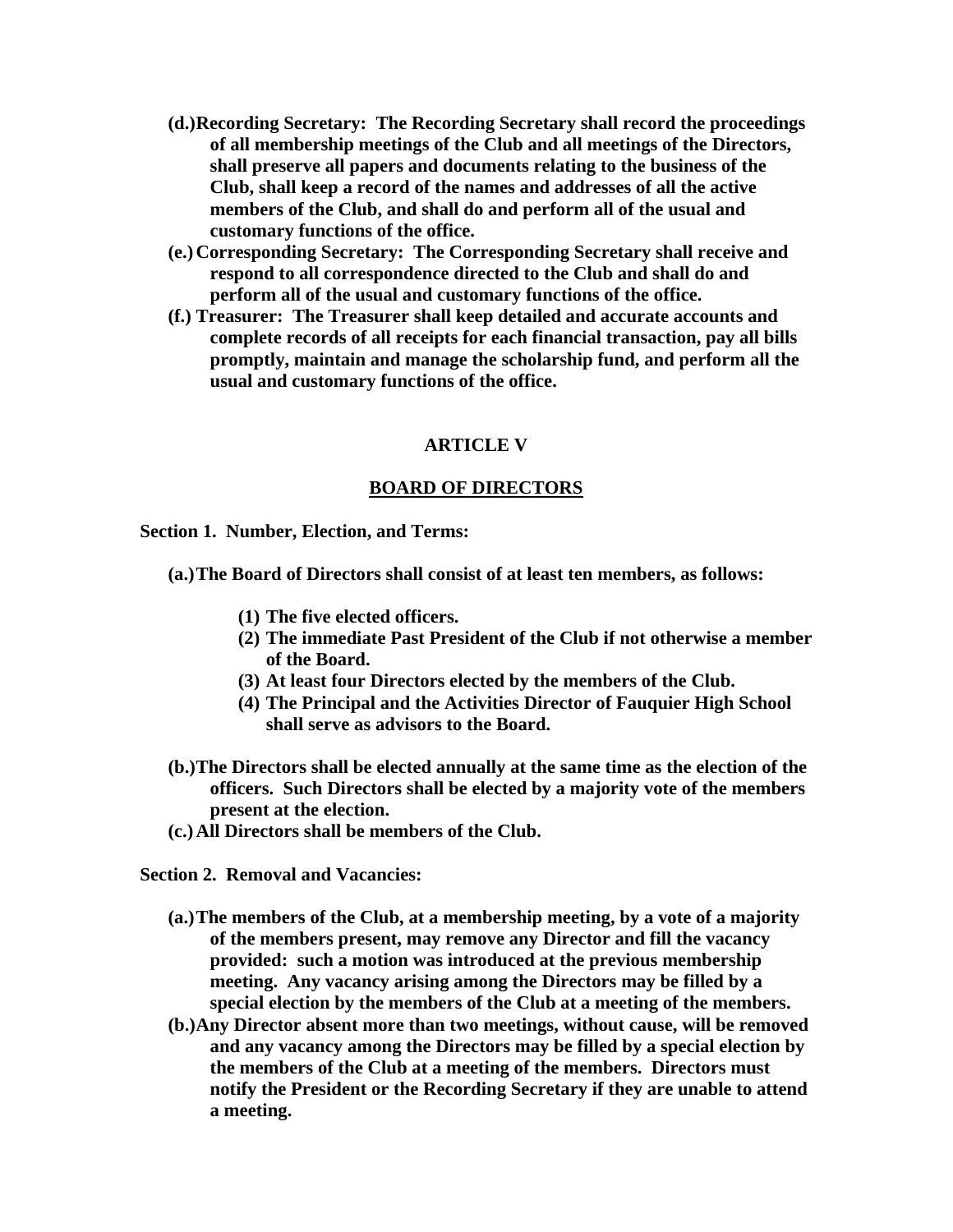**Section 3. Meetings: Meetings of the Board of Directors shall be held at times fixed by the Board, upon the call of the President or Recording Secretary, or upon the call of a majority of the members of the Board. A majority of the Directors shall constitute a quorum, and a majority of such quorum may decide a question. Written notice of the time and place of a Board of Directors meeting shall be given to each member of the Board at least three days prior to the meeting.** 

**Section 4. Duties: The Board of Directors shall be charged with supervising the operations of the Club. The Board of Directors shall have all the powers and duties necessary or appropriate for the administration of the affairs of the Club, and may do all such acts and things as are allowed by the law or by these By-Laws directed to be done by the members. The Board of Directors has the authority to expend up to \$250.00 without first having obtained full Club approval.** 

**Section 5. Compensation: No compensation shall be paid to the Directors for their services as Directors. Directors may be reimbursed, by action of members of the Club, for actual expenses incurred by them in the performance of their duties.** 

# **ARTICLE VI**

# **SCHOLARSHIP FUND**

**Section 1. Funding: The annual budget shall include plans to fund a minimum of 8 scholarships. These scholarships shall be in memory and/or honor of James G. Brumfield, Robert Downs, Ben and Mary Golightly, Edwin J. Lee, Bernice and Flash Pearson, Dick and Carolyn Bowen, Steve Downs, and Randy Moore.** 

**Section 2. Scholarship Committee: The President shall annually appoint a Scholarship Committee, to be composed of six members, and shall include the Principal and the Activities Director of Fauquier High School. The immediate Past President of the Club shall be appointed the Chairman of the Scholarship Committee. The Scholarship Committee shall determine recipients of Club scholarships, using as guidelines the scholarship policy approved by the Club members.** 

**Section 3. Policy on Scholarships: The maximum number of scholarships to be awarded shall be determined annually by the members of the Club. Each scholarship awarded shall be in the amount of \$1,000.00. The Board of Directors shall establish policies relating to scholarship award selection.** 

**Section 4. Payment of Scholarships: The Treasurer shall be responsible for payment of the scholarship amounts to designated recipients.**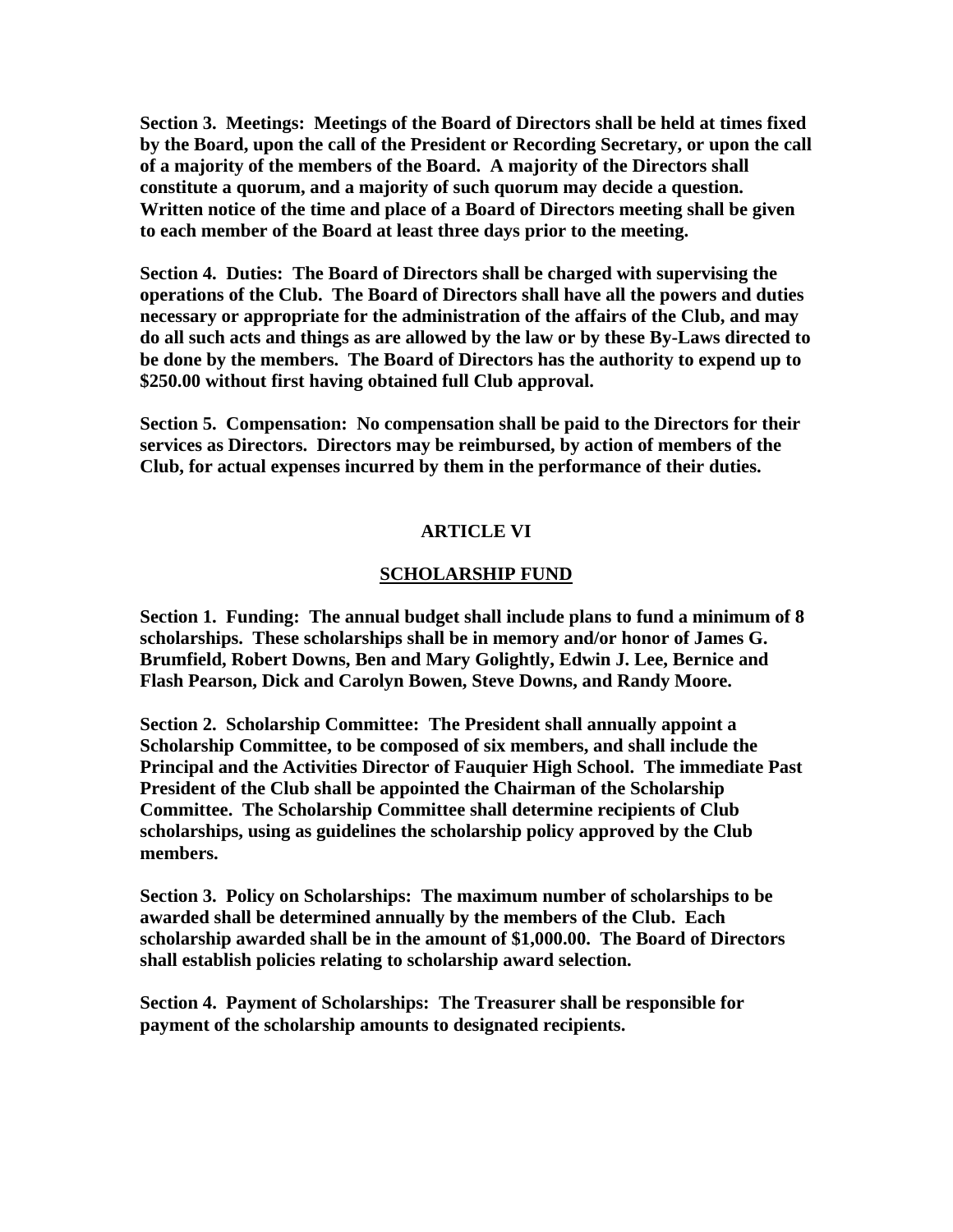## **ARTICLE VII**

# **CHECKS, NOTES, AND DRAFTS**

**Checks, notes, drafts, and other orders for the payment of money shall be signed by the Treasurer or such person or persons as the Board of Directors may authorize.** 

# **ARTICLE VIII**

# **FISCAL YEAR**

**The Club's fiscal year shall begin on July 1 and end on June 30.** 

## **ARTICLE IX**

#### **BUSINESS YEAR**

**The Club's business year shall coincide with its fiscal year.** 

#### **ARTICLE X**

#### **FINANCIAL AUDIT**

**Audit: The books of the Club shall be reviewed at the end of each fiscal year by a qualified accounting firm.** 

#### **ARTICLE XI**

## **AMENDMENT OF BY-LAWS**

**Section 1. When: Amendments to the By-Laws may be made at any meeting of the members.** 

**Section 2. Resolution Initiation: Prior to such meeting, the Board of Directors shall adopt a resolution setting forth the proposed amendment and shall give notice thereof to each of the members at the same time that notice of the meeting is given.** 

**Section 3. Vote: Proposed amendments shall be adopted upon receiving more than two-thirds of the votes cast at the meeting.**